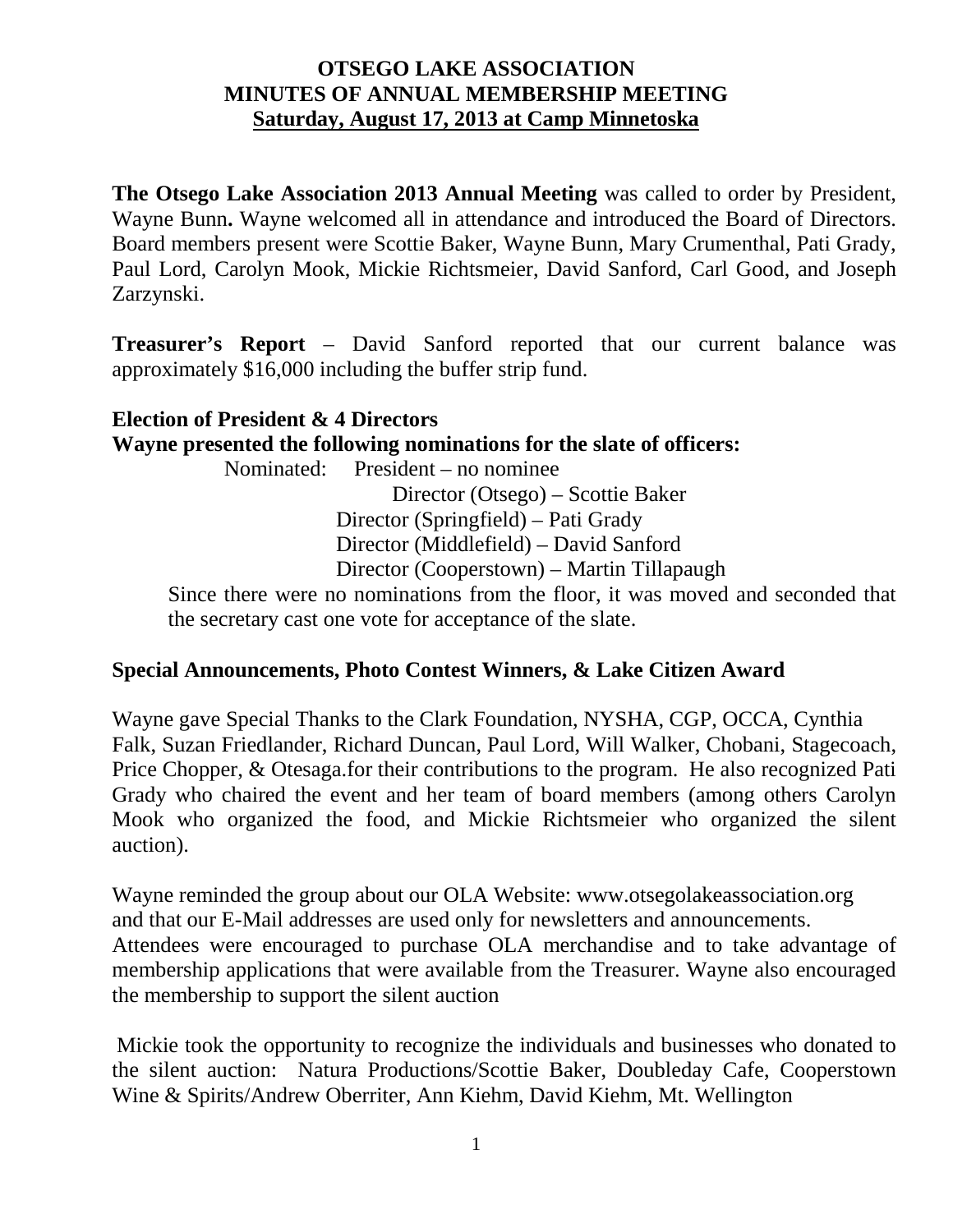Market/Will Gibson, Joseph Zarzynski, Lake Classic Outfitters/Blue Mingo Grill, Firehouse Market Gourmet and Gift, Otsego Golf Club, Otesaga Resort Hotel, Cooperstown Gift Bags, Paul Lord and the Biological Field Station, the Gradys and Richtsmeiers.

**The Otsego Land Trust/Otsego Lake Association Photo Contest Winners** were recognized by Wayne. The youth winner was Lizzy Falk who won 4 tickets on the Glimmerglass Queen and a one year membership in OLA. Donna Greene was the winner in the amateur category and was given a guided tour of Otsego Lake on the BFS Barge. Sam Ross won in the professional category and was given a gift certificate to the Blue Mingo and a copy of Richard Duncan's book "Otsego Lake: Past and Present".

**The OLA Lake Citizen Award** was presented to Doug and Donna Greene for the design and construction of wetlands for storm water run-off at their home in Pierstown.

Carol Seaver requested an opportunity to speak about **the NYSDOT Project on West**  Lake Road. She told the group that her property was one of three camps above 5 Mile Point that the State plans to demolish for repair of Rte 80. She reported that there will be legal issues about this, but that her purpose in speaking to OLA was to bring the State's design plan to the attention of the public. Carol raised concerns about the stripping and filling of the shoreline with no long-term sustainable plan for landscaping/erosion. She raised concerns that choices were being made for financial rather than ecological reasons.

A motion was made by Springfield Director, Mickie Richtsmier, seconded, and unanimously passed that **the Town of Springfield repass a No Wake Zone Law with no Sunset Clause.** This would be to be to replace a previous no wake zone law that had expired and would be in keeping with the other municipalities around the lake.

**Proposed Otsego County Invasive Species Transport Law –** Paul Lord made a motion that it would be illegal to move any living aquatic invasive species material by boat and trailer in Otsego County. The motion was seconded and unanimously passed after a discussion about the lack of local legislation to address concerns regarding the spread of such invasive species as water chestnuts.

**Award to President Wayne Bunn -** Paul Lord called for a point of order, at which time he surprised Wayne with a framed certificate thanking him for his longest served presidency of the Otsego Lake Association (2008-2013). The certificate also recognized Wayne's development of programs with relevancy to lake residents. Wayne was then presented with a special OLA T-shirt by Scottie and a framed vintage lake postcard by Mickie. The membership expressed their appreciation for Wayne's service with a warm round of applause!